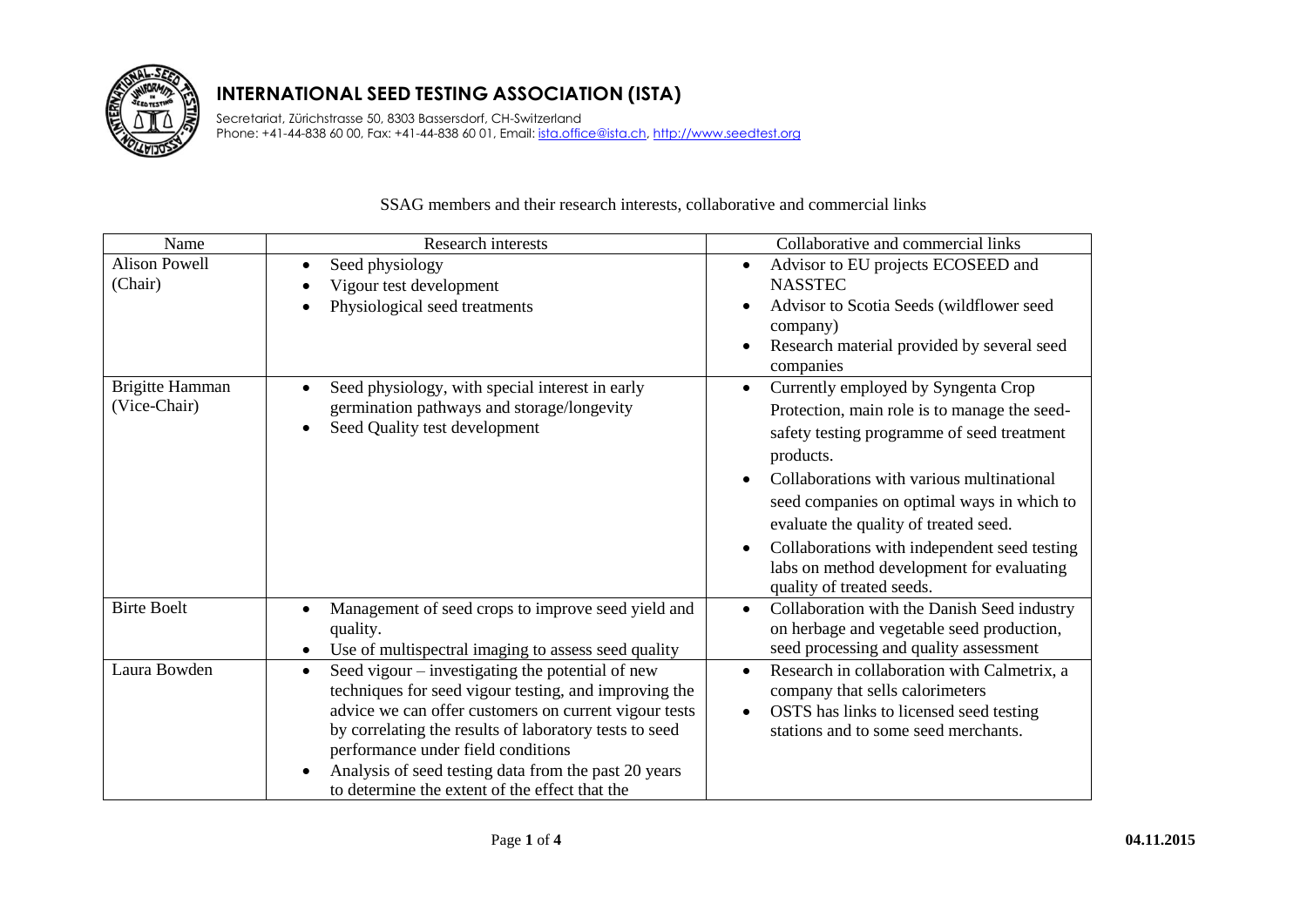

Secretariat, Zürichstrasse 50, 8303 Bassersdorf, CH-Switzerland Phone: +41-44-838 60 00, Fax: +41-44-838 60 01, Email: *ista.office@ista.ch, http://www.seedtest.org* 

|                      | environment and other factors have on seed quality in<br>cereal crops.<br>Investigating the causes and impact of seed quality<br>$\bullet$<br>issues in Scottish seed crops.                                                                                                                                                                       |                                                                                                                                                                                                                                 |
|----------------------|----------------------------------------------------------------------------------------------------------------------------------------------------------------------------------------------------------------------------------------------------------------------------------------------------------------------------------------------------|---------------------------------------------------------------------------------------------------------------------------------------------------------------------------------------------------------------------------------|
| Francoise Corbineau  | Physiology of seed dormancy and germination<br>$\bullet$<br>Acquisition and loss of tolerance to desiccation<br>$\bullet$<br>Evaluation and improvement of seed quality<br>$\bullet$<br>Seed longevity and storage<br>$\bullet$                                                                                                                    | Collaboration with European seed companies<br>$\bullet$<br>on seed quality and seed processing                                                                                                                                  |
| Fiona Hay            | Seed longevity<br>$\bullet$<br>Seed dormancy and germination behaviour and<br>$\bullet$<br>modelling<br>Genebank management<br>$\bullet$                                                                                                                                                                                                           | Have collaborated on research with various<br>seed technology companies.<br>Have lectured for the Seed Captain training<br>$\bullet$<br>program (International Seed Academy,<br>Thailand).                                      |
| Beni Kaufman         | N/A                                                                                                                                                                                                                                                                                                                                                | N/A                                                                                                                                                                                                                             |
| <b>Stan Matthews</b> | Physiological basis of seed vigour and its practical<br>$\bullet$<br>application                                                                                                                                                                                                                                                                   | Collaboration with many researchers,<br>$\bullet$<br>especially in Turkey, France and Scotland.<br>Advisor to Scotia Seeds (wildflower seed<br>company)<br>Research material provided by several seed<br>$\bullet$<br>companies |
| Alan Taylor          | Post-harvest aspects of seeds with emphasis on<br>$\bullet$<br>coating technologies and seed treatments.<br>Studies of seed coat permeability in relation to<br>$\bullet$<br>systemic seed treatments.<br>Seed investigations on vegetable crop, biofuel, in<br>$\bullet$<br>particular switchgrass and eastern gamagrass, and<br>agronomic seeds. | Collaboration with US and Multi-National<br>$\bullet$<br>companies on seed treatments and organic<br>pesticides                                                                                                                 |
| <b>Jane Thomas</b>   | Development of diagnostic techniques, especially<br>$\bullet$<br>rapid DNA based approaches, for the detection of<br>seed-borne diseases of cereals and other crops                                                                                                                                                                                |                                                                                                                                                                                                                                 |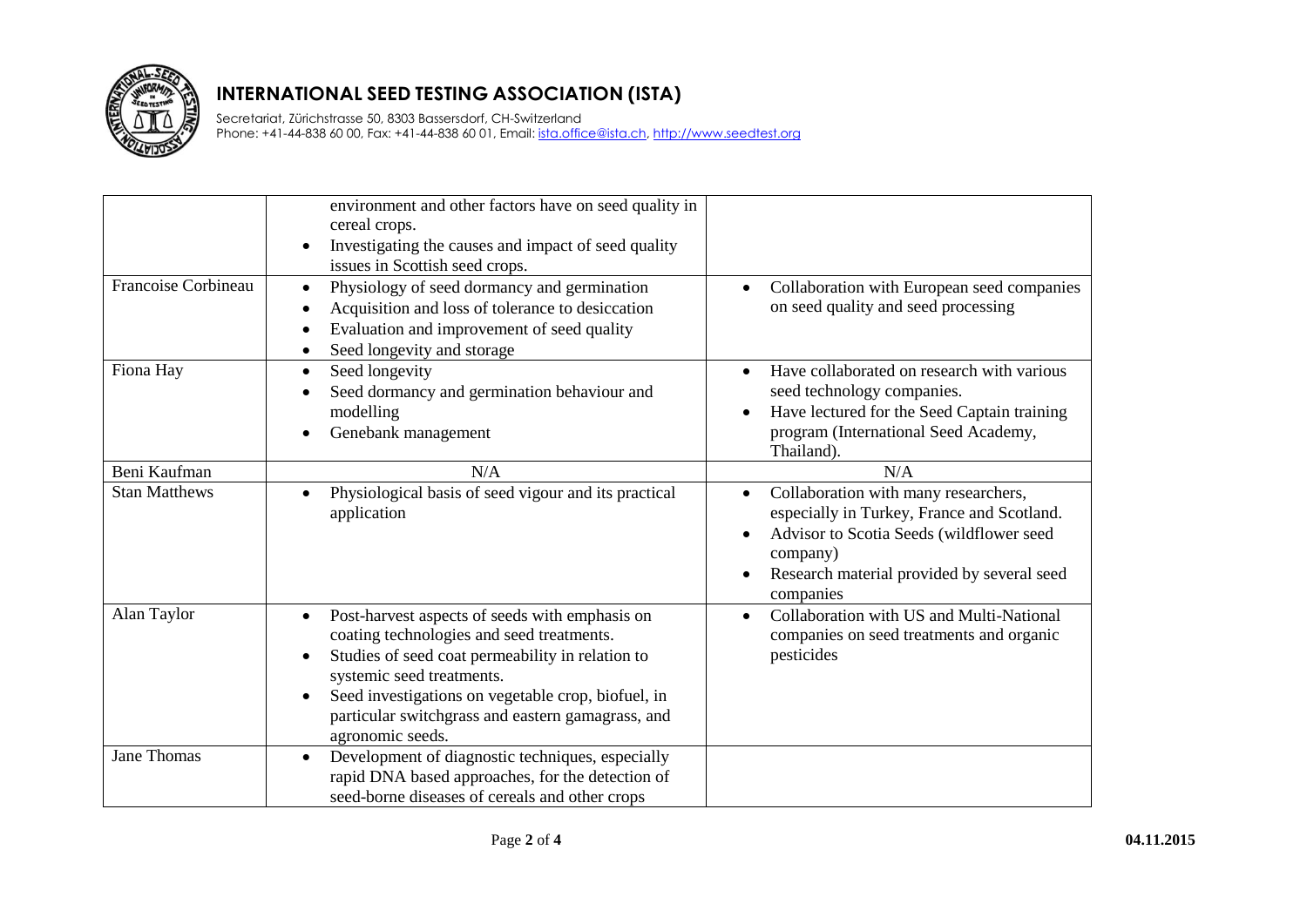

Secretariat, Zürichstrasse 50, 8303 Bassersdorf, CH-Switzerland Phone: +41-44-838 60 00, Fax: +41-44-838 60 01, Email: *ista.office@ista.ch, http://www.seedtest.org* 

|               | Method development within ISTA working groups<br>Strategies for effective seed sampling<br>$\bullet$                                                                            |                                                                                                                                                                                                                                                                                                                                                                                                                                                                                                                                                                                                                                                                                                                                                                                                                                                                                                                                                                                                                                                                                                              |
|---------------|---------------------------------------------------------------------------------------------------------------------------------------------------------------------------------|--------------------------------------------------------------------------------------------------------------------------------------------------------------------------------------------------------------------------------------------------------------------------------------------------------------------------------------------------------------------------------------------------------------------------------------------------------------------------------------------------------------------------------------------------------------------------------------------------------------------------------------------------------------------------------------------------------------------------------------------------------------------------------------------------------------------------------------------------------------------------------------------------------------------------------------------------------------------------------------------------------------------------------------------------------------------------------------------------------------|
| Joël Léchappé | · Seed biology related to germination<br>$\bullet$<br>Botany, systematic related to seed identification<br>$\bullet$<br>Phenotyping, XRay imaging, multispectral<br>phenotyping | The laboratory I belong to is involved in:<br>Several collaborative research programmes<br>$\bullet$<br>involving public research organisations and<br>private seed companies. EU programmes<br>(e.g.: TESTA, Convigour) and French<br>programmes (e.g.: AKER/sugar beet,<br>Peamust/Pea,fababean, CTPS/Ministry of<br>Agriculture research programmes)<br>Development of image analysis equipment in<br>$\bullet$<br>the framework of research programmes, in<br>collaboration with public and private partners<br>Member of a phenotyping platform open to<br>$\bullet$<br>public and private researchers (Phenosem)<br>The routine activity of the laboratory covers<br>$\bullet$<br>regulatory analyses and private services (e.g.<br>ISTA seed analyses and selectivity,<br>efficiency of seed treatments for private<br>firms)<br>The Laboratory is member of ISHI<br>(International Seed Health Initiative), The<br>laboratory hosts the ISHI coordinator<br>(contract of confidentiality)<br>Invited member of seed quality group of<br>IIRB (International Institute for research on<br>Sugar Beet) |